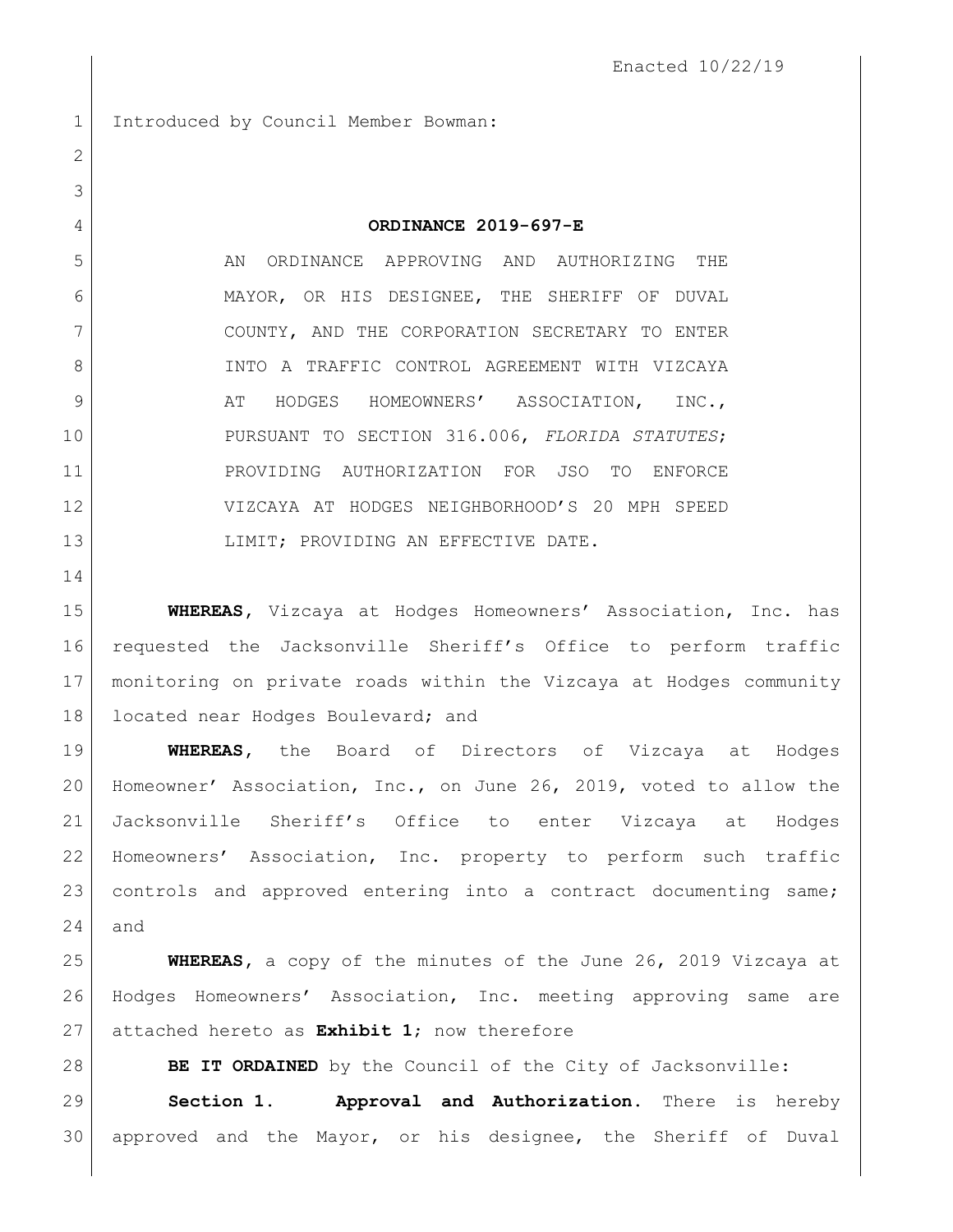1 County, and Corporation Secretary are hereby authorized to execute a Traffic Control Agreement with Vizcaya at Hodges Homeowners' 3 Association, Inc., in substantially the form attached hereto as **Exhibit 2**, pursuant to Section 316.006, *Florida Statutes*, for municipal traffic control jurisdiction by the Jacksonville Sheriff's Office over the limited access roads located within the boundaries of the Vizcaya at Hodges community.

 **Section 2. Providing Authorization for JSO to Enforce Vizcaya at Hodges' Neighborhood Speed Limit of 20 MPH**. Pursuant to Section 804.402, *Ordinance Code*, the City may vary and post speed limits throughout the City to promote the efficient flow of traffic 12 and the safety of motorists and pedestrians upon public streets and highways. The internal roads of the Vizcaya at Hodges community are private, and the speed limit has been posted at a maximum of 20 miles per hour. The City Council hereby authorizes the Jacksonville Sheriff's Office to enforce the posted speed limit of 20 miles per 17 hour on the private roads within the Vizcaya at Hodges community.

 **Section 3. Effective Date.** This ordinance shall become effective upon signature by the Mayor or upon becoming effective 20 without the Mayor's signature.

Form Approved:

24 /s/ Paige H. Johnston\_

25 Office of General Counsel

26 Legislation Prepared By: Paige H. Johnston

27 GC-#1313567-v1-2019-697-E Scriv Corr.docx

 $-2-$